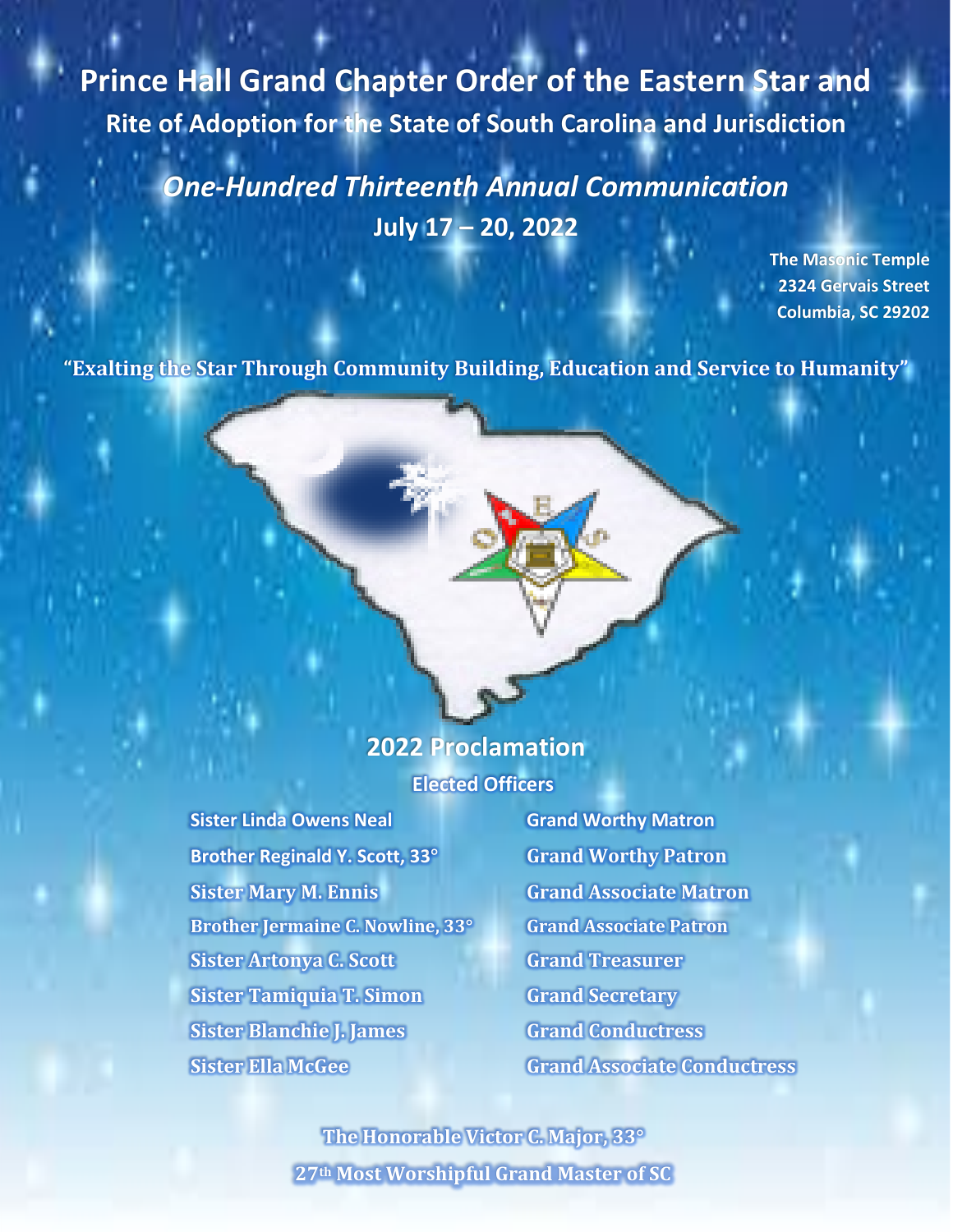

#### **Those on whose shoulders we stand**

Sister Joyce M. Durant **Immediate Past Grand Matron**

Brother Fred Herriott, 33 **Immediate Past Grand Patron**

Sister Juanita D. Edwards **Past Grand Matron**

Brother Herman L. Rivers, 33 **Past Grand Patron**

Sister Sheila B. Danforth **Past Grand Matron**

Brother Lewis H. Nelson, 33 **Past Grand Patron**

Brother Terry B. Law, Sr., 33 **Past Grand Patron**

Sister Jeanette P. Singleton **Past Grand Matron**

Sister Valerie V. Williams **Immediate Past Grand Treasurer**

> Sister Ruth E. Jordan **Past Grand Treasurer**

Sister Jenette V. Wright **Immediate Past Grand Secretary**

> Sister Karen E. Blake **Past Grand Secretary**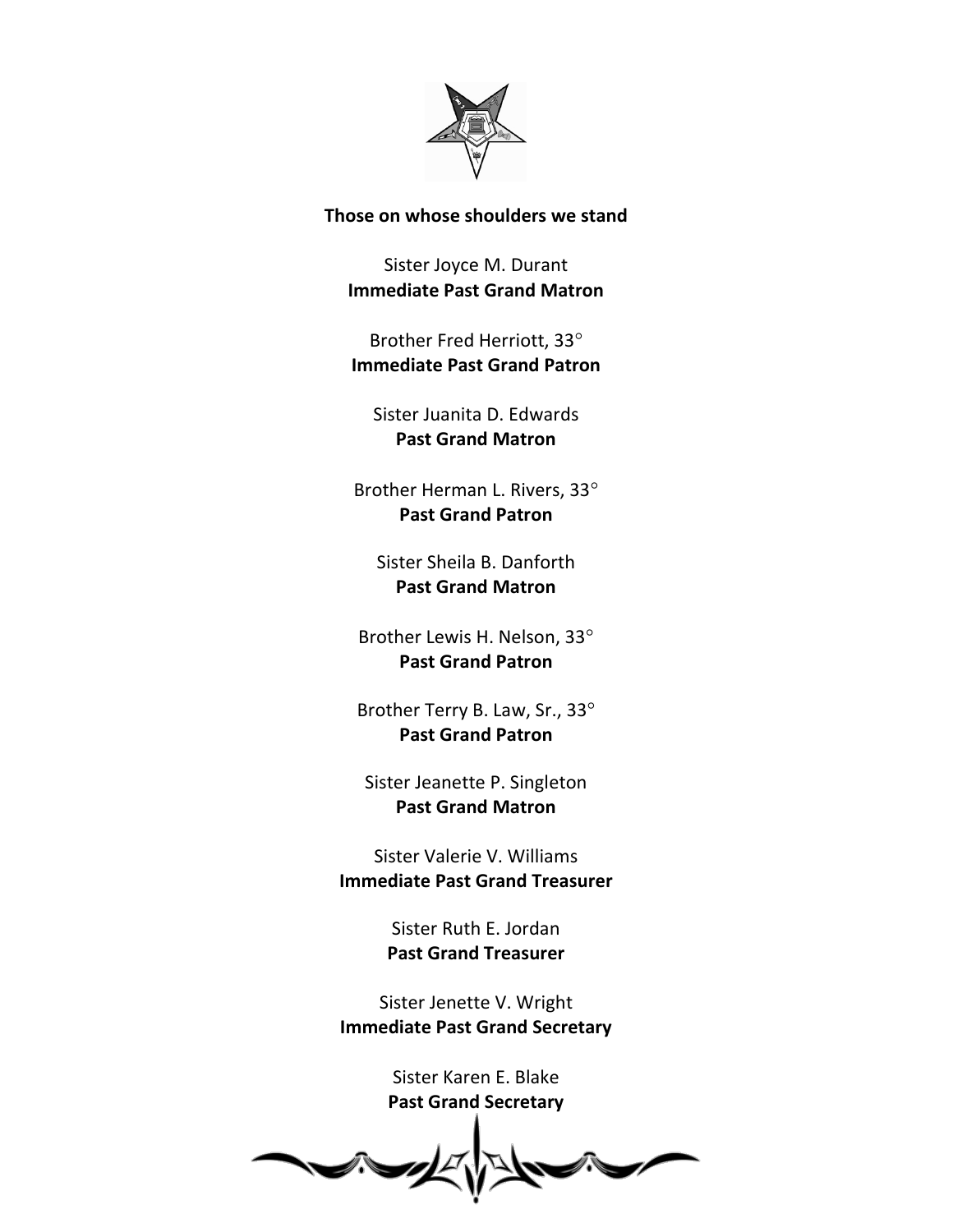## *A Message from the Grand East*

*"Create in me a clean heart, O God; and renew a right spirit within me."* 



## Greetings to all Sisters and Brothers of subordinate Chapters of Prince Hall Grand Chapter Order of the Eastern Star and Rite of Adoption for the State of South Carolina and Jurisdiction

I'm so excited about hosting our 113<sup>th</sup> Annual Communication of Prince Hall Grand Chapter Order of the Eastern Star and Rite of Adoption for the State of South Carolina and Jurisdiction on July 18-20, 2022. We will assemble in Columbia, South Carolina. I extend this sincere invitation to you to come and share in this magnificent event.

The commitment for housing has been made with:

## DoubleTree by Hilton Hotel Columbia

2100 Bush River Road, Columbia, SC 29210 (803) 731-0300 Group Name: 2022 Prince Hall Grand Chapter Group Rate: \$129.00/night (plus tax currently 12%) Room Rate Includes: Self-Parking, Continental Breakfast for up to 3 people per room (\$10 per additional guest) & Wi-Fi Rate Cutoff Date: June 17, 2022, or room block is filled (whichever comes first).

The Hilton Link for group **2022 Prince Hall Grand Chapter** is ready for use.

Online reservations may use custom link **[2022 Prince Hall Grand Chapter](https://www.hilton.com/en/book/reservation/deeplink/?ctyhocn=CAECSDT&groupCode=CDTPHG&arrivaldate=2022-07-17&departuredate=2022-07-20&cid=OM,WW,HILTONLINK,EN,DirectLink&fromId=HILTONLINKDIRECT)** to complete room booking(s).

Guests may reference group code **PHG** if reservations are **Phone-In at (866) 247-3572**.

The committees that have been appointed are working intensely and enthusiastically to ensure that the events of this year's annual session support our vision of excellence. In order to accomplish this, we need your full cooperation. I am hereby requesting that you observe and adhere to the deadlines that have been set so that we can precisely plan for those members who wish to take part in this session.

I thank each of you for your support to "Exalting the Star through Community Building, Education, and Service to Humanity"

Blessings to each of you as we prepare to celebrate our 113<sup>th</sup> Annual Communication of Prince Hall Grand Chapter.

Sincerely,

Sister Linda Owens Neal

Grand Worthy Matron *Prince Hall Grand Chapter Order of the Eastern Star and Rite of Adoption for the State of South Carolina and Jurisdiction*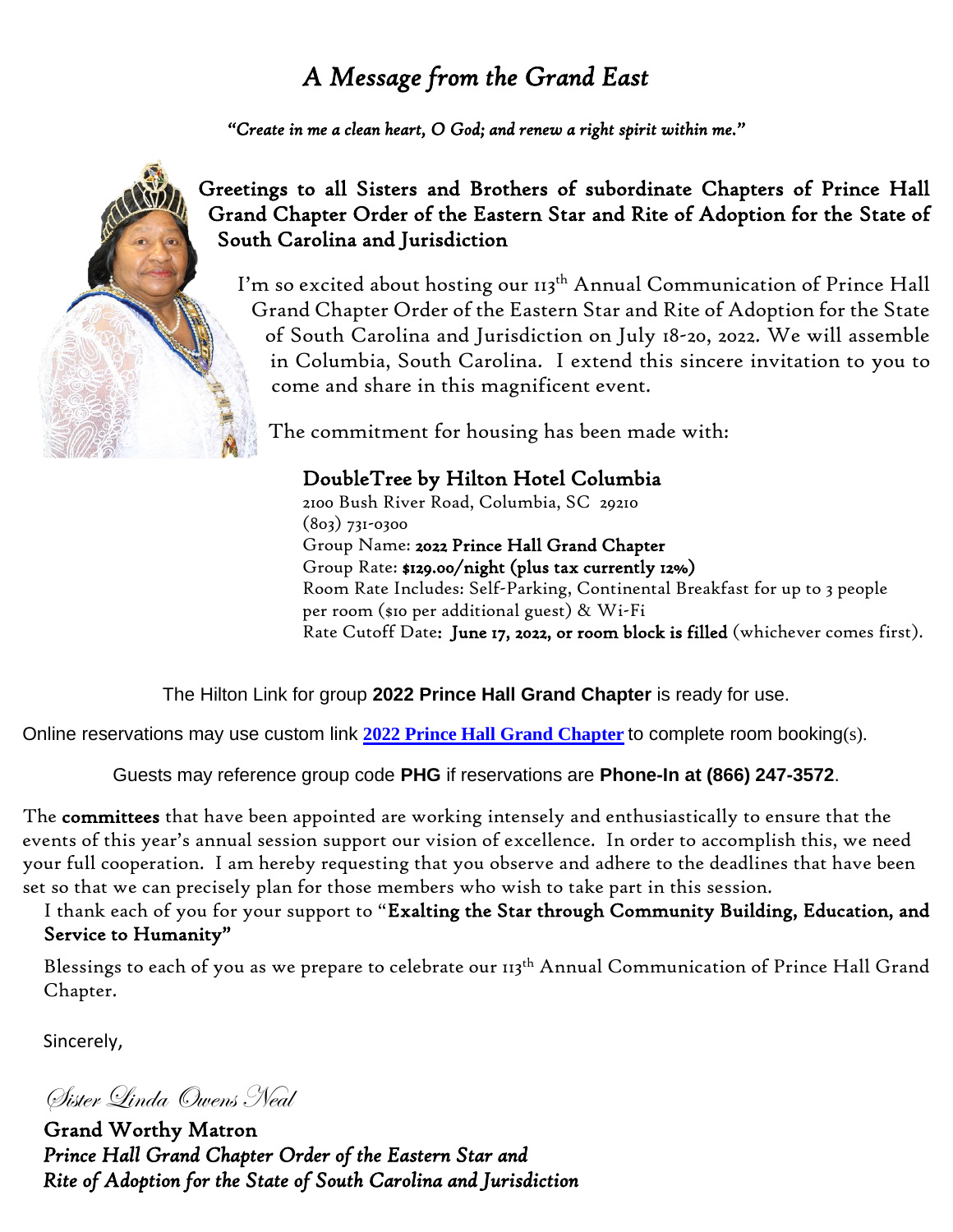#### **Important Reminders**

#### **Souvenir Brochure Ads**

Souvenir Brochure ads are due on **April 3, 2022**. Please forward all ads to:

**Sister Ella McGee, Grand Associate Conductress Souvenir Brochure Chairperson** 1565 Glen Erin Drive

Mt. Pleasant, South Carolina 29464

#### **Registration**

Early Bird Registration **(\$45.00)** is due **before May 20, 2022**. The Pre-registration **(\$55.00) May 21, 2022 - June 20,2022**. **There will be no on-site registration.** For more Information please contact:

> **Sister Jenette V. Wright, Immediate Past Grand Secretary Registration Chairperson** 1549 Theresa Drive / Apt. A Charleston, South Carolina 29412

#### **Prayer Breakfast**

The Annual Prayer Breakfast will commence on Monday, July 18, 2022, at 9:00 a.m. Tickets are \$10.00. The deadline to purchase tickets is **June 4, 2022**. All ticket orders must be forwarded to:

**Sister Mary M. Ennis, Grand Associate Matron**

**Prayer Breakfast Chairperson** 624 Chocolate City Road Estill, South Carolina 29918

Grand Worthy Matron's Banquet "An Evening of Elegance"<sup>99</sup>

**Get all Gussied up and let's party in style.** Banquet tickets must be purchased by **June 4, 2022**. **Banquet ticket are \$50.00 (June 5-30, - \$55.00)**, and orders must be mailed to:

> **Sister Blanchie J. James, Grand Conductress Banquet Chairperson** 2225 Community Lane

Effingham, South Carolina 29541

#### **Annual Reports and Special Charity Donations**

All Annual Reports and Special Charity Donations are to be sent no later than **June 4, 2022,** to:

**Sister Tamiquia T. Simon, Grand Secretary**

3020 Teal Lane Florence, South Carolina 29501

#### **By-Laws**

All By-Laws must be received by **May 20, 2022,** for approval during the 2022 Annual Session. Please mail **two (2) copies** of your chapter- approved By-Laws to:

> **Sister Pamela Page** By-Laws Committee Chairperson P. O. Box 209 Nichols, SC 29581

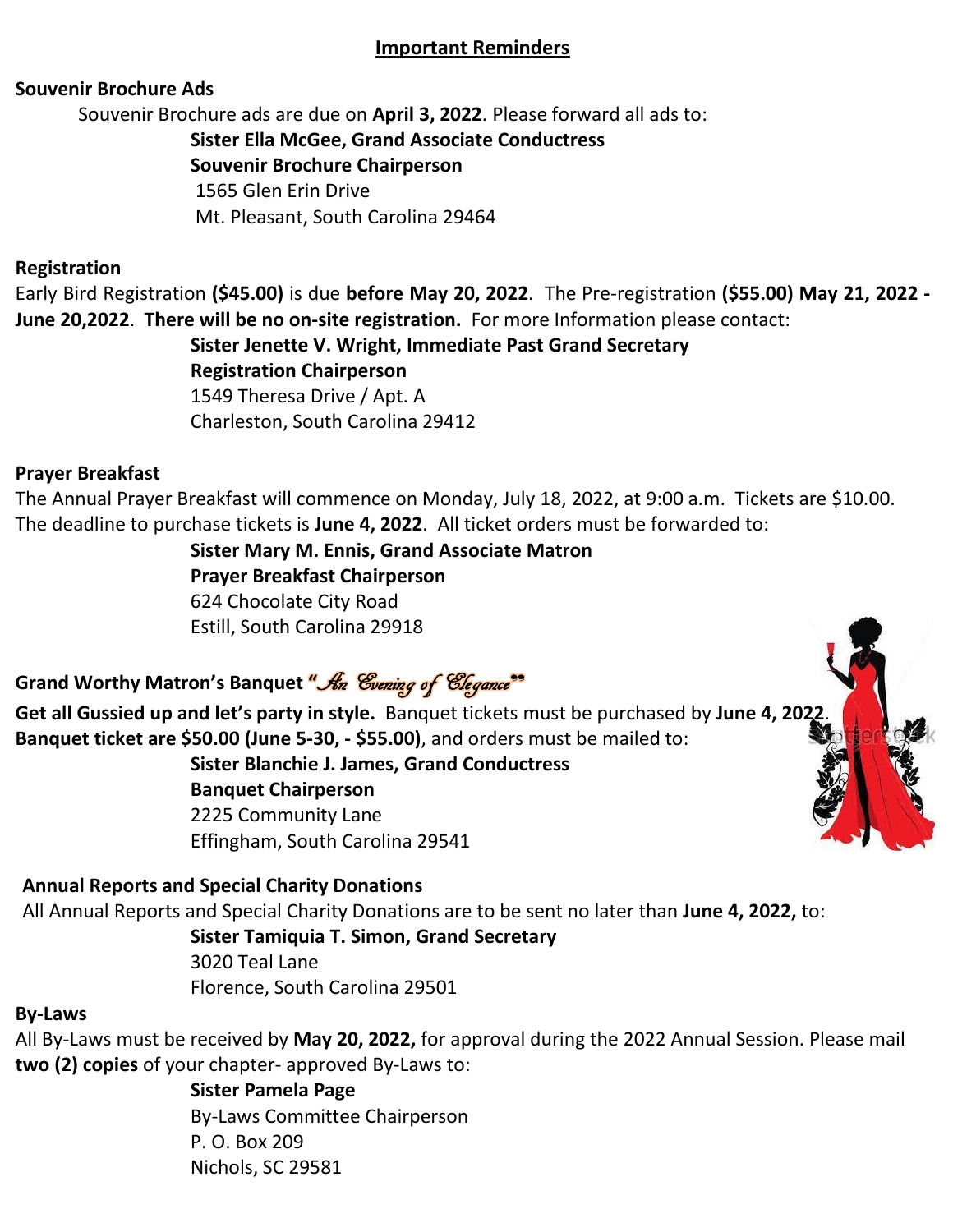#### **Administrative Degree**

The Administrative Degree is given on **Monday, July 18, 2022, at 12:00 noon.** Please be advised that all Worthy Matrons, Worthy Patrons, Associate Matrons, and Associate Patrons are required to have the Administrative Degree before they may assume the duties of their office (NO EXCEPTIONS). All sisters and brothers who register for this degree must also be registered for the Annual Session. **Pre**-**Registration fee** for this degree is **\$10.00 in advance** or **\$ 15.00 on site**. Please send Administrative Degree Registrations by **June 4, 2022,** to:

> **Sister Eunice Gary, Administrative Degree Chairperson** 33 Liberty Drive Kingstree, South Carolina 29556

#### **50-Year Membership**

The names of all sisters and brothers who will be recognized for 50 years of service should be sent no later than **June 4, 2022,** to:

> **Sister Pearl Givens, 50 Year Membership Chairperson** 1160 Byron Road

Charleston, South Carolina 29407

#### **Charters**

Chapters who need a replacement Charter, please send the old charter to the Grand Charter Chairperson. The cost of a replacement Charter is \$10.00.

**\_\_\_\_\_\_\_\_\_\_\_\_\_\_\_\_\_\_\_\_\_\_\_\_\_\_\_\_\_\_\_\_\_\_\_\_\_\_\_\_\_\_\_\_\_\_\_\_\_\_\_\_\_\_\_\_\_\_\_\_\_\_\_\_\_\_\_\_\_\_\_\_\_\_\_\_\_\_\_\_\_**

#### **Sister Colethia Herriott, Grand Charter Chairperson**

135 Ebony Lane Goose Creek, SC 29445

## **The Hotel Accommodations:**

DoubleTree by Hilton Hotel Columbia

2100 Bush River Road, Columbia, SC 29210 (803) 731-0300

Group Name: 2022 Prince Hall Grand Chapter Group Rate: \$129.00/night (plus tax currently 12%) Room Rate Includes: Self-Parking, Continental Breakfast for up to 3 people per room (\$10 per additional guest) & Wi-Fi Rate Cutoff Date: June 17, 2022, or room block is filled, *whichever comes first.*

Hilton Link for group **2022 Prince Hall Grand Chapter** is ready for use.

Online reservations may use custom link **[2022 Prince Hall Grand Chapter](https://www.hilton.com/en/book/reservation/deeplink/?ctyhocn=CAECSDT&groupCode=CDTPHG&arrivaldate=2022-07-17&departuredate=2022-07-20&cid=OM,WW,HILTONLINK,EN,DirectLink&fromId=HILTONLINKDIRECT)** to complete room booking(s).

Guests may reference group code **PHG** if reservations are **Phone-In at (866) 247-35**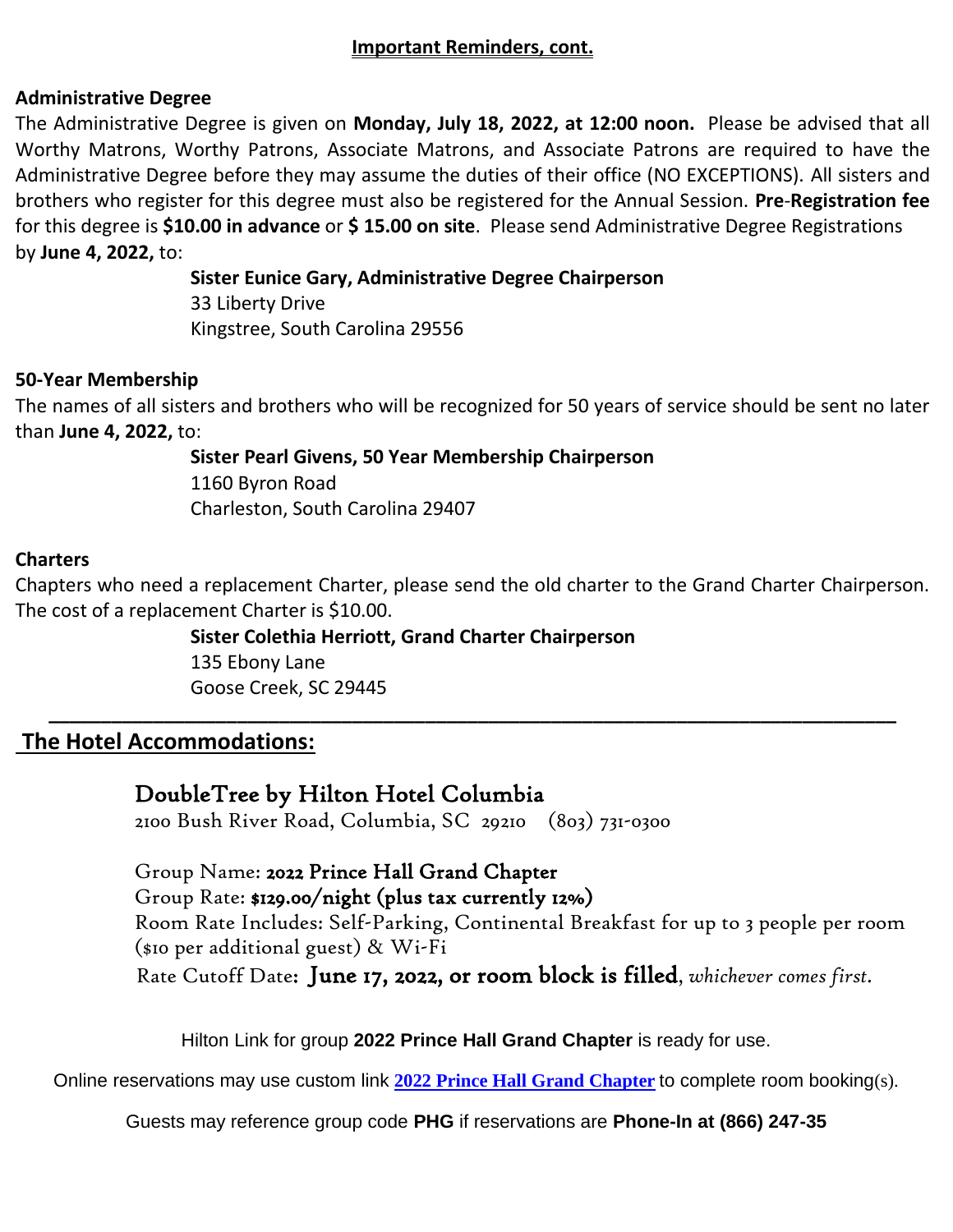## **The Program**

The Grand Supervising Deputies' The Grand Associate Deputies

**Sunday, July 17, 2022** DoubleTree by Hilton Hotel, Columbia, SC **6:00 p.m.** The Executive Board Dinner and Meeting

**10:30 a.m. – 4:00 p.m.** The Health Fair

**7:00 a.m.** Doors will open **10:30 a.m. – 1:00 p.m.** The Business Session

**Monday, July 18, 2022 The Masonic Temple, Gervais Street, Columbia, SC 8:00 a.m. – 4:00 p.m.** Registration Pick-up **(***Monday Only***) 9:00 a.m. – 10:30 a.m.** *The Sheila Bush Danforth Prayer Breakfast* **(Casual Dress) 12:00 Noon** The Conferring of the Administrative Degree **TBA** The Grand Chapter Choir Rehearsal **1:00 p.m.** The Queens Contest Committee Meeting

**7:00 p.m.** The Grand Worthy Matron's Banquet "An Evening of Elegance"

 *Columbia Metropolitan Convention Center 1101 Lincoln Street, Columbia, SC*



**Tuesday, July 19, 2022 (Brookland Baptist Church) 8:00 a.m. – 8:50 a.m.** The Devotion and Sing-A-Thon **9:00 a.m.** The Ritualistic Opening **(Tea length or longer White dress) 10:00 a.m.** The receiving of Special Guests *The Protocol The Welcome The Roll Call of Grand Officers The Roll Call of Chapters*

> *The Grand Officers' Reports The Grand Worthy Patron's Address The Grand Worthy Matron's Address The Remarks of Visiting Guests The Most Worshipful Grand Master*

**1:00 p.m. – 3:00 p.m.** Lunch

**3:00 p.m. – 4:00 p.m.** The Chapter of Sorrow *(Brookland Baptist Church's Sanctuary*) **7:00 p.m. – 9:00 p.m.** The Queen/King's Coronation **(Double Tree, 2100 Bush River Road,)**